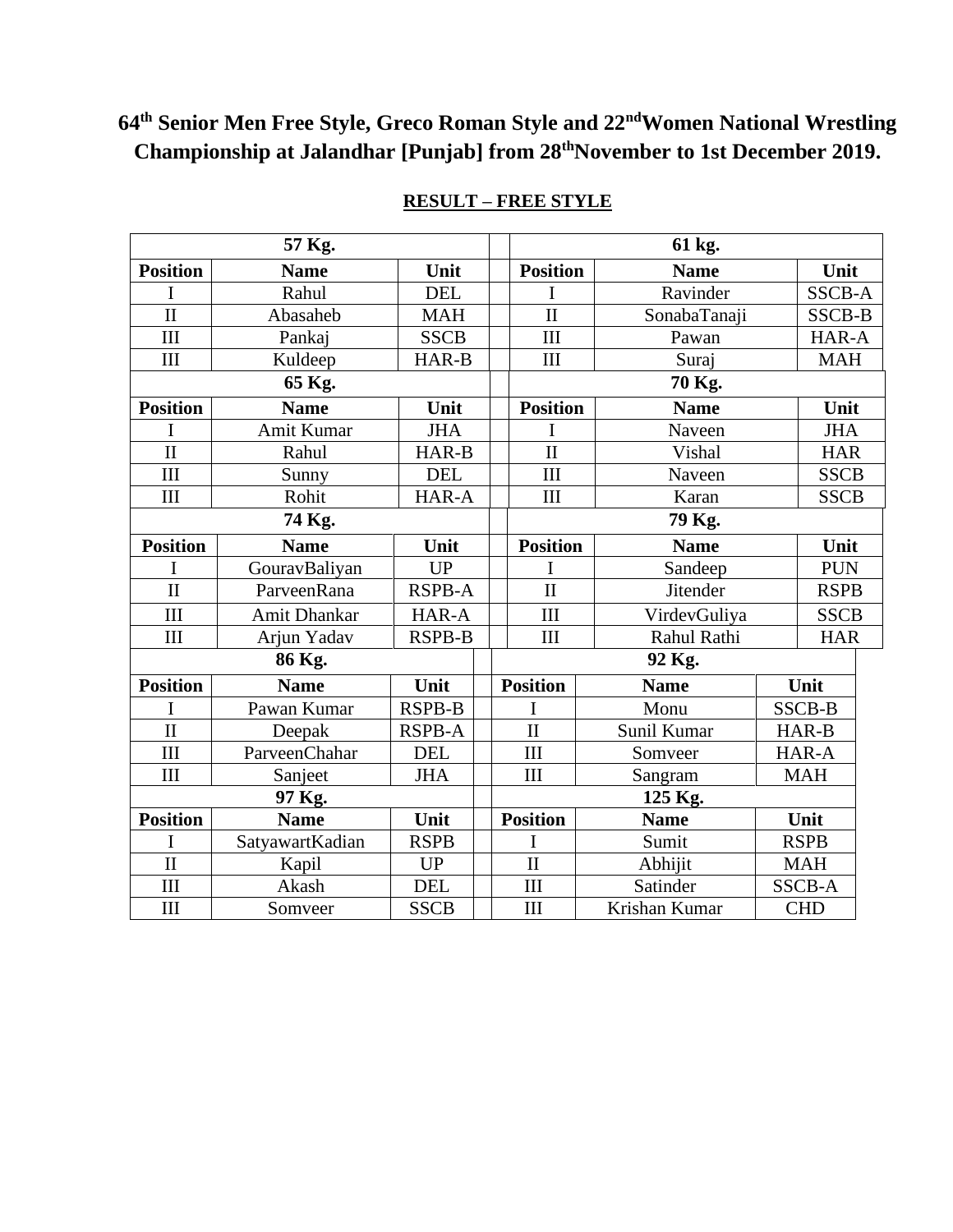## **64th Senior Men Free Style, Greco Roman Style and 22ndWomen National WrestlingChampionshipat Jalandhar [Punjab] from 28thNovember to 1st December 2019.**

|                 | 55Kg.                 | 60 kg.        |                         |                     |               |  |
|-----------------|-----------------------|---------------|-------------------------|---------------------|---------------|--|
| <b>Position</b> | <b>Name</b>           | Unit          | <b>Position</b>         | <b>Name</b>         | Unit          |  |
|                 | Arjun                 | <b>SSCB</b>   | I                       | Manish              | <b>RSPB-A</b> |  |
| $\mathbf{I}$    | Ajay                  | <b>SSCB</b>   | $\overline{\rm II}$     | Gyanender           | <b>SSCB-A</b> |  |
| III             | Abhijit               | <b>MAH</b>    | III                     | Vijay               | <b>JHA</b>    |  |
| III             | Manjeet               | <b>JHA</b>    | III                     | Parvesh             | <b>DEL</b>    |  |
|                 | 63 Kg.                |               | 67 Kg.                  |                     |               |  |
| <b>Position</b> | <b>Name</b>           | Unit          | <b>Position</b>         | <b>Name</b>         | Unit          |  |
|                 | VikaramKurade         | <b>RSPB-A</b> | I                       | Ravinder            | <b>RSPB-A</b> |  |
| $\mathbf{I}$    | Deepak                | <b>RSPB-B</b> | $\overline{\rm II}$     | Sachin              | <b>SSCB-A</b> |  |
| III             | Sachin Sharma         | <b>CHD</b>    | III                     | Saurabh             | <b>JHA</b>    |  |
| III             | M. Taibanganba        | <b>SSCB-A</b> | III                     | Surajmal            | <b>SSCB-B</b> |  |
|                 | 72 Kg.                |               | 77 Kg.                  |                     |               |  |
| <b>Position</b> | <b>Name</b>           | Unit          | <b>Position</b>         | <b>Name</b>         | Unit          |  |
| I               | Amit                  | <b>RSPB-B</b> | I                       | Gurpreet            | <b>PUB</b>    |  |
| $\mathbf{I}$    | Sunil                 | HAR-A         | $\overline{\mathbf{u}}$ | Sajan               | <b>RSPB</b>   |  |
| III             | AakashYadav           | <b>MP</b>     | III                     | Amit                | <b>HAR</b>    |  |
| III             | Kuldeep Malik         | <b>RSPB-A</b> | III                     | Manjeet             | <b>JHA</b>    |  |
|                 | 82 Kg.                |               | 87 Kg.                  |                     |               |  |
| <b>Position</b> | <b>Name</b>           | Unit          | <b>Position</b>         | <b>Name</b>         | Unit          |  |
| I               | <b>Harpreet Singh</b> | <b>PUN</b>    | I                       | Sunil Kumar         | <b>RSPB-A</b> |  |
| $\mathbf{I}$    | RajbirChhikara        | <b>RSPB-A</b> | $\mathbf{I}$            | Prabhpal Singh      | <b>PUN</b>    |  |
| III             | Avinash               | <b>BHR</b>    | III                     | Abhimanyu           | <b>SSCB-B</b> |  |
| III             | Promod Kumar          | SSCB-A        | III                     | Ravinder Khatri     | <b>SSCB-A</b> |  |
|                 | 97 Kg.                |               | 130 Kg.                 |                     |               |  |
| <b>Position</b> | <b>Name</b>           | Unit          | <b>Position</b>         | <b>Name</b>         | Unit          |  |
| I               | Hardeep               | <b>RSPB-A</b> | I                       | Naveen              | <b>SSCB-A</b> |  |
| $\mathbf{I}$    | Ravi                  | <b>RSPB-B</b> | $\mathbf{I}$            | <b>Manvir Singh</b> | <b>PUN</b>    |  |
| III             | Deepanshu             | SSCB-A        | III                     | Deepak Punia        | <b>JHA</b>    |  |
| III             | Sonu                  | <b>SSCB-B</b> | III                     | Mehar Singh         | SSCB-B        |  |

#### **RESULT – GRECO ROMAN STYLE**